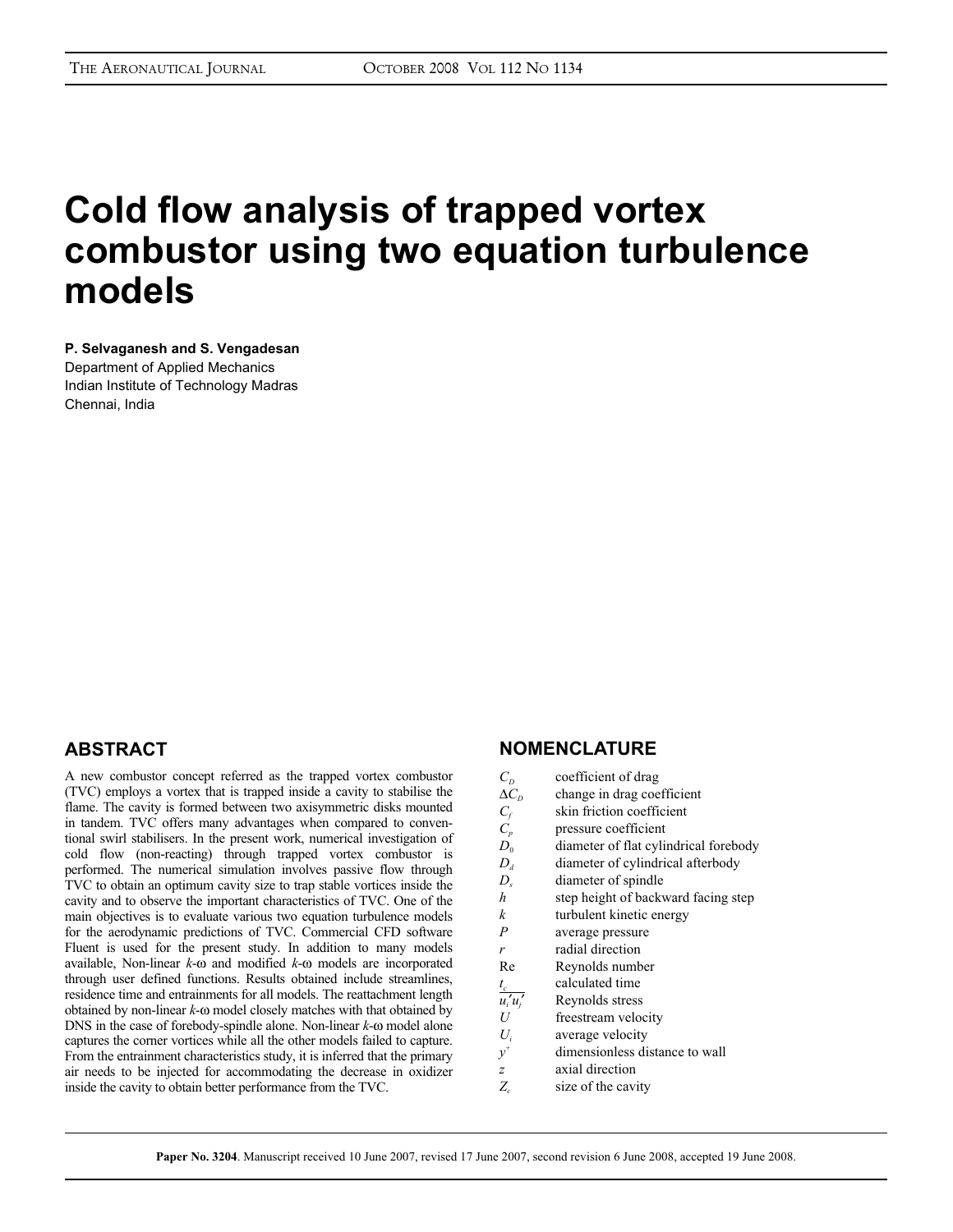#### **Greek symbols**

- v kinematic viscosity
- $\rho$  density
- $\omega$  turbulent specific dissipation rate
- $\epsilon$  turbulent dissipation rate

# **Abbreviations**

| <b>BFS</b>    | backward facing step                                     |
|---------------|----------------------------------------------------------|
| <b>CFDC</b>   | computational fluid dynamics with chemistry              |
| <b>DNS</b>    | direct-numerical simulation                              |
| <b>LES</b>    | large eddy simulation                                    |
| <b>LEM</b>    | linear eddy model                                        |
| <b>LRN</b>    | low Reynolds number                                      |
| <b>OUICK</b>  | quadratic upwind interpolation for convective kinematics |
| <b>RANS</b>   | Reynolds-averaged Navier-Stokes equations                |
| <b>SIMPLE</b> | semi-implicit method for pressure linked equations       |
| <b>TVC</b>    | trapped vortex combustor                                 |
| UDF           | user defined functions                                   |
| <b>URANS</b>  | unsteady Reynolds-averaged Navier-Stokes equations       |
|               |                                                          |

# **1.0 INTRODUCTION**

Today, military aircraft must fly farther, faster, and with everincreasing payloads and mission capability. But the unsteady flow in aircraft combustors limits fuel-lean operation and influences the flame-stability characteristics. Flame instabilities in the combustor can lead to significant performance degradation, possible blow out, structural vibration and even catastrophic failure. Combustion stability can be achieved using recirculation zones so as to provide continuous source of ignition by mixing hot products and burning gases with the incoming fuel and air. Swirl vanes, bluff bodies, and rearward facing steps are commonly used methods of establishing recirculation zones for flame stabilisation. Recently, a simple, compact, and an efficient method of using cavity to stabilise combustion was proposed by Hsu et al<sup>(2)</sup>. This new combustor concept employs a vortex that is trapped inside a cavity to stabilise the flame, and hence, is referred as the trapped vortex combustor (TVC).

To fully predict the combustion characteristics of TVC and the interaction between the chemical species, the fluid mechanics associated must be accurately simulated. There are several methods available for modeling or simulating these processes: Direct numerical simulation (DNS), Large eddy simulation (LES), Reynolds averaged Navier-Stokes (RANS) models.

DNS resolves the flow to sufficiently fine detail to capture the motion of the smallest eddies and the briefest time-scales. For most practical combustion systems with high Reynolds number, this is extremely computationally expensive. LES uses the supposition that most of the flow energy is contained in the largest eddies, and only flow features on the scale of the largest eddies are calculated. A model is used to account for the stresses generated in the flow by eddies which are smaller than this scale. RANS calculate mean flow parameters. In the averaging process used to generate mean flow equations, information regarding turbulent fluctuations is lost. This loss of information is manifested by the second moments of fluctuating velocity or 'Reynolds stresses' which appear explicitly in the mean flow equations. The task of a turbulence model is to find an adequate numerical representation of these Reynolds stresses. DNS and LES are valuable for providing flow details which are difficult or impossible to measure experimentally. But engineers would usually prefer to work with mean quantities rather than instantaneous quantities. This provides the motivation for the present work.

A brief review of the available literature on the experimental work and the numerical simulation of trapped vortex-combustor is given below.

Little and Whipkey's $^{(6)}$  research concerned with the drag and the flow characteristics of locked vortex afterbody shapes formed by thin disks spaced along a central spindle. Their interest was to develop drag reduction concepts for conventional aircraft afterbodies. They showed that the minimum drag corresponds to the condition where the recirculation zone is stable.

Hsu *et al*<sup>(2)</sup> studied the combustion characteristics of trapped vortex combustor. They observed the effect of cavity length on the pressure drop across the combustor. As the cavity length is varied, the pressure drop is observed to pass through a minimum at a cavity length of 0.6 times the diameter of forebody for the non-reacting case. Primary air and gaseous propane are injected directly into the cavity through a multiple jets located on the upstream of the afterbody in order to improve the performance. Very low overall lean blow out equivalence ratios are obtained for the TVC over a wide range of annular and primary airflow rates.

Katta and Roquemore<sup>(3)</sup> used a third order accurate time dependent computational fluid dynamics with chemistry (CFDC) code to predict the results of Little and Whipkey<sup>(6)</sup> and of Hsu *et al*<sup>(2)</sup>. They tried with standard isotropic  $k$ - $\varepsilon$  model with wall function approach to predict the characteristics of TVC for the cold flow case. They arrived a optimum cavity size that corresponds to the minimum drag when the vortex is stable inside the cavity. They also reported that the turbulence model seems to dissipate the corner vortices that are observed in the direct simulations. They found that a stationary vortex yields minimum mass exchange between the vortex and the main flow.

Katta and Roquemore $(4)$  investigated the vortex dynamics of a cavity into which fluid mass is directly injected through jets. CFDC was used for simulating the dynamic flows associated with an axisymmetric, centerbody trapped vortex combustor under nonreacting and reacting conditions. They also found that mass addition has a stabilizing effect on the flow in the optimum cavity size and a destabilizing effect in other than optimum cavity size.

Stone and Menon<sup>(9)</sup> simulated fuel/air mixing and combustion in a TVC using large eddy simulation (LES). They investigated the effect of Reynolds number on fuel/air mixing and combustion properties. They developed a new subgrid mixing model for LES using linear eddy model (LEM) to study the turbulent mixing properties of TVC under non-reacting conditions.

From the above literature, it is observed that, the characteristics of TVC were studied by experiment, DNS and LES. But DNS and LES are computationally expensive. In this paper, important properties of TVC are studied using two equation turbulence models. Their predictive capability and applicability is evaluated.

# **1.1 Objective**

The objective of the present work is to study the characteristics of trapped vortex combustor under cold flow (non-reacting) condition using *k*- $\omega$  family of turbulence models. Since from literature, it is observed that  $k$ - $\omega$  gives better results than  $k$ - $\varepsilon$  for the adverse pressure gradient and separated flows. They are also reported to have better numerical stability. For this, modified *k*- $\omega$ , of Bredberg *et al*<sup>(1)</sup> which has a cross diffusion term in the  $\omega$  equation and the non-linear  $k$ - $\omega$  of Song and Amano<sup>(8)</sup> which has non-linear terms in the eddy viscosity hypothesis are used to solve the unsteady Reynolds averaged Navier-Stokes (URANS) equations.

The above models have not been previously tested for combustion flow. The non-linear  $k$ - $\omega$  and the modified  $k$ - $\omega$  models are incorporated in commercial solver FLUENT using user defined functions (UDFs). The geometry considered in this work is the same as the one considered by Katta and Roquemore<sup>(3)</sup>. Results obtained by  $k$ - $\omega$ models are compared with those by DNS reported by Katta and Roquemore<sup>(3)</sup>. This allows a critical evaluation to be made about the capability of turbulence models to predict such flows accurately.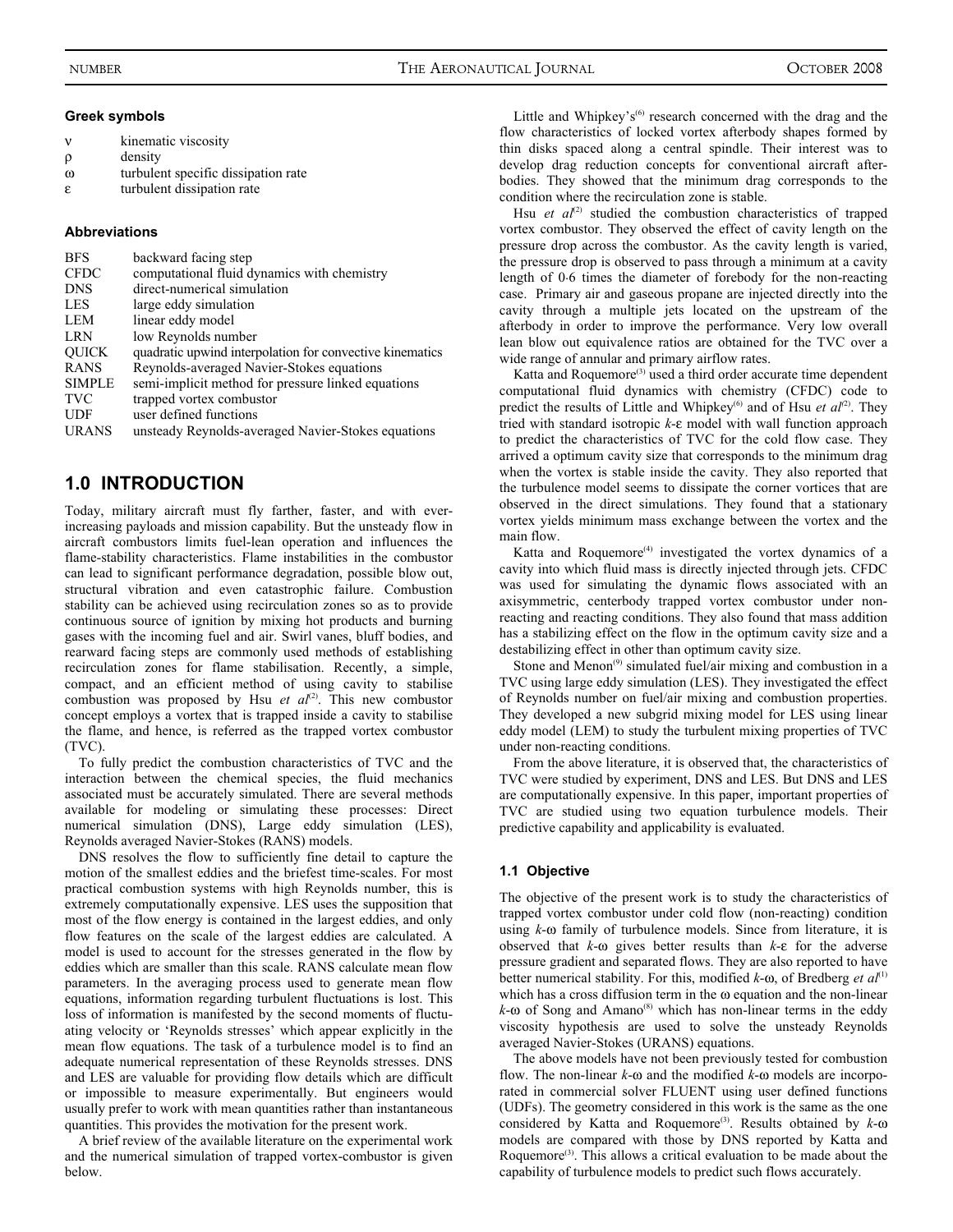

Figure 1. Schematic representation of trapped vortex combustor.

# **2.0 FORMULATION AND SOLUTION METHODOLOGY**

The geometry chosen for the study of aerodynamic effects on a bluff forebody is very similar to that used by Katta and Roquemore<sup>(3)</sup>. The geometry shown in Fig. 1 consists of a 100mm diameter flat cylindrical forebody  $(D_0)$  enclosed in an annular cylindrical tube having a 200mm inner diameter. An afterbody disk having a diameter (*Dd*) of 75mm and a thickness of 2mm is attached to the forebody using spindle. The spindle has a diameter  $(D<sub>s</sub>)$  of 28mm. A cavity of size  $(Z_c)$  is formed between the forebody and the afterbody disk.

#### **2.1 Governing equations**

For unsteady incompressible turbulent flows, the averaged governing equations in an arbitrary coordinate system are written as follows:

$$
\frac{\partial U_i}{\partial x_i} = 0 \tag{1}
$$

$$
\frac{\partial U_i}{\partial t} + \frac{\partial U_j U_i}{\partial x_j} = -\frac{1}{\rho} \frac{\partial P}{\partial x_i} + \frac{\partial}{\partial x_j} \left( \mathbf{v} \frac{\partial U_i}{\partial x_j} - \overline{u_i u_j} \right) \tag{2}
$$

where,  $x_i$  is the spatial co-ordinate,  $t$  is the time,  $U_i$  is the averaged velocity,  $P$  is the averaged pressure,  $\rho$  is the fluid density,  $\nu$  is molecular kinematic viscosity. Because of the averaging process, the loss of information regarding the turbulent fluctuations is appeared in the form of Reynolds stress which is given by  $-\overline{u_i'u_j'}$ .

The resulting Reynolds stresses are modeled and the transport equations for standard two equation models are available in standard text books<sup> $(7 \& 10)$ </sup> and governing equations for modified  $k$ - $\omega$  and nonlinear low-Re  $k$ - $\omega$  model are given in the following.

# *2.1.1 Modified k- model*

The transport equation for  $k$  and  $\omega$ 

$$
\frac{\text{D}\rho k}{\text{D}t} = P_k - C_k \rho k \omega + \frac{\partial}{\partial x_j} \left[ \left( \mu + \frac{\mu_i}{\sigma_k} \right) \frac{\partial k}{\partial x_j} \right] \tag{3}
$$

$$
\frac{D\rho\omega}{Dt} = C_{\omega 1}\rho \frac{\omega}{k} P_k - C_{\omega 2}\rho\omega^2 + C_{\omega} \left(\frac{\mu}{k} + \frac{\mu_t}{k}\right) \frac{\partial k}{\partial x_j} \frac{\partial \omega}{\partial x_j} + \frac{\partial}{\partial x_j} \left[ \left(\mu + \frac{\mu_t}{\sigma_{\omega}}\right) \frac{\partial \omega}{\partial x_j} \right]
$$
 (4)

The eddy viscosity is given by

$$
\mu_t = C_{\mu} f_{\mu} \rho \frac{k}{\omega} \tag{5}
$$

The damping function is given by

$$
f_{\mu} = 0.09 + \left(0.91 + \frac{1}{\text{Re}_{t}^{3}}\right) \left[1 - \exp\left\{-\left(\frac{\text{Re}_{t}}{25}\right)^{2/5}\right\}\right] \tag{6}
$$

Turbulent Reynolds number is given by  $Re_1 = \frac{N}{2}$  $\omega$ And the closure coefficients are

$$
C_k = 0.09
$$
,  $C_\mu = 1$ ,  $C_\omega = 1.1$ ,  $C_{\omega 1} = 0.49$ ,  $C_{\omega 2} = 0.072$ ,  $\sigma_k = 1.1$ ,  $\sigma_w = 1.8$ 

#### *2.2.2 Non-linear k- model*

The equations for kinetic energy and specific dissipation rate are given as

$$
\frac{\text{D}\rho k}{\text{D}t} = P_k + \frac{\partial}{\partial x_j} \left[ \left( \mu + \frac{\mu_i}{\sigma_k} \right) \frac{\partial k}{\partial x_j} \right] - \rho \beta^* k \omega \tag{7}
$$

$$
\frac{\mathbf{D}\rho\omega}{\mathbf{D}t} = \alpha \frac{\omega}{k} P_k + \frac{\partial}{\partial x_j} \left[ \left( \mu + \frac{\mu_t}{\sigma_\omega} \right) \frac{\partial \omega}{\partial x_j} \right] - \rho \beta \omega^2 \qquad \qquad \dots (8)
$$

Reynolds stress is given by

$$
-\rho \overline{u'_i u'_j} = -\frac{2}{3} \rho \delta_{ij} k + \mu_i \left( \frac{\partial U_i}{\partial x_j} + \frac{\partial U_j}{\partial x_i} \right) \qquad \qquad \dots (9)
$$

$$
+ C_1 \frac{\mu_i}{\omega} \left( S_{ik} S_{kj} - \frac{1}{3} S_{kl} S_{kl} \delta_{ij} \right)
$$

$$
+ C_2 \frac{\mu_i}{\omega} \left( \Omega_k S_{kj} + \Omega_{jk} S_{kl} \right) + C_3 \frac{\mu_i}{\omega} \left( \Omega_k \Omega_{kj} - \frac{1}{3} \Omega_{kl} \Omega_{kl} \delta_{ij} \right)
$$

the production term is given by

$$
P_k = -\rho \overline{u_i u_j} \frac{\partial U_i}{\partial x_j} \tag{10}
$$

and other parameters are given by

$$
\alpha^* = \frac{\alpha_0^* + \frac{\text{Re}_t}{R_k}}{1 + \frac{\text{Re}_t}{R_k}}; \n\alpha = \frac{5 \alpha_0 + \text{Re}_t/R_\omega}{1 + \text{Re}_t/R_\omega} (\alpha^*)^{-1} ; \n\beta^* = \frac{9 \cdot 5/18 + (\text{Re}_t/R_\beta)^4}{100 \cdot 1 + (\text{Re}_t/R_\beta)^4}
$$

The deformation and vorticity tensors are defined as

$$
S_{ij} \equiv \frac{\partial U_i}{\partial x_j} + \frac{\partial U_j}{\partial x_i} \quad \text{and} \quad \Omega_{ij} \equiv \frac{\partial U_i}{\partial x_j} - \frac{\partial U_j}{\partial x_i}
$$

Constants appearing in turbulence model are

$$
C_1 = -1
$$
,  $C_2 = 1$ ,  $C_3 = 2.5$ ,  
 $\alpha = 0.5$ ,  $\beta = 0.075$ ,  $\alpha_0^* = 0.025$ ,  $\alpha_0 = 0.1$ ,  $R_\beta = 8$ ,  $R_k = 6$ ,  $R_\omega = 2.7$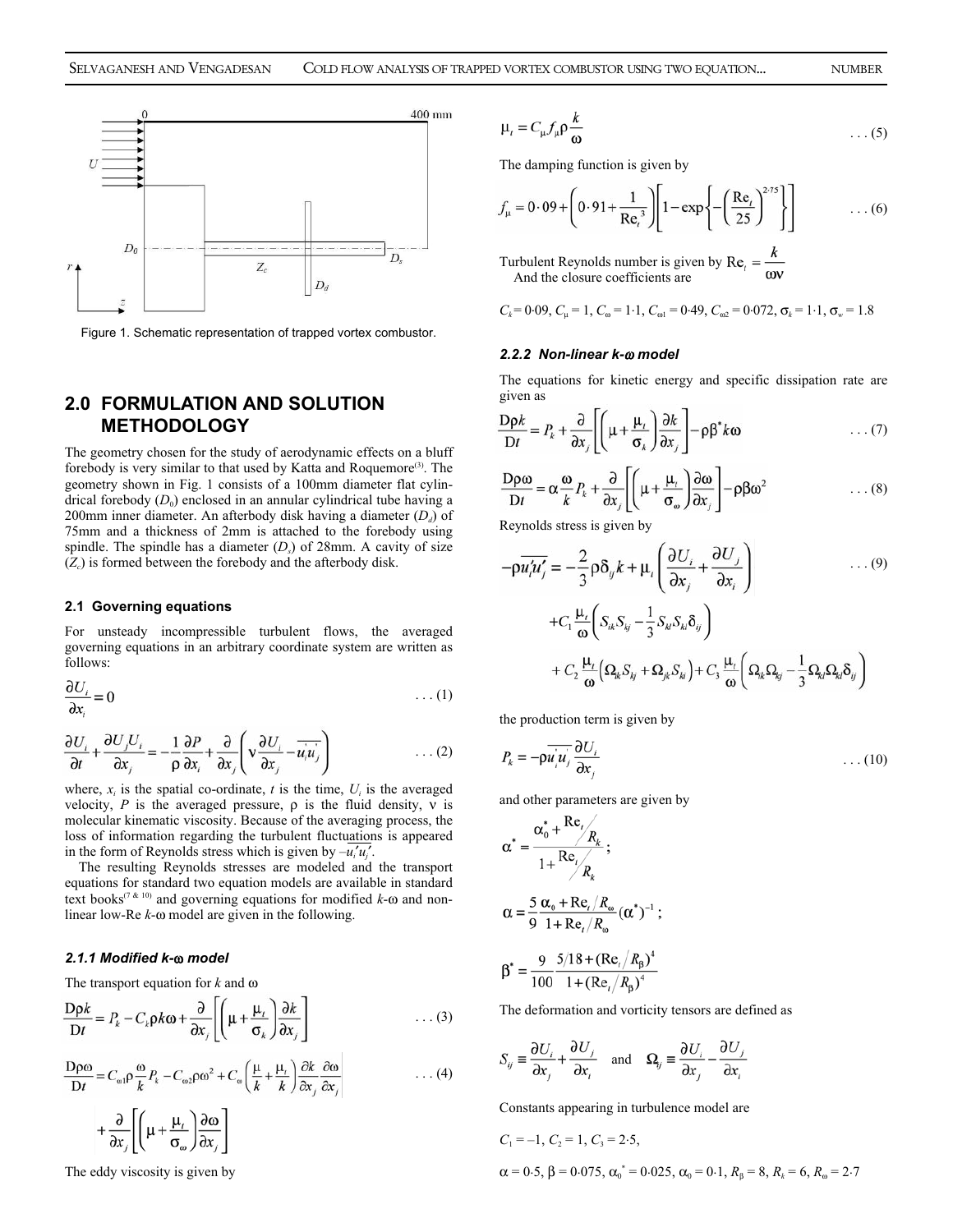

the BFS

Figure 2. Validation of turbulence models against BFS.

# **2.2 Numerical details and validation**

## *2.2.1 Numerical details*

A commercial CFD package FLUENT 6.2.16 is used as a solver to discretise and solve the governing equations. Associated preprocessor GAMBIT 2.2.30 is used for the construction of the computational grid. The QUICK (quadratic upwind interpolation for convective kinematics) scheme is used for the momentum equations and second order upwind differencing scheme for turbulent quantities. SIMPLE (semi implicit method for pressure linked equation) algorithm is used for coupling pressure and velocity terms. Second order implicit scheme is used for time advancement. While standard models and low Re models are available in FLUENT, nonlinear  $k$ - $\omega$  and modified  $k$ - $\omega$  models are incorporated in FLUENT through user defined functions (UDFs). The non-linear terms are added as a source term in the momentum and in the equations for turbulent quantities. For the modified  $k$ - $\omega$  model, a cross diffusion term is added as a source term in the  $\omega$  equation. The turbulent viscosity is also made to vary according to the respective governing equations through UDFs. Computations are carried out until solution is converged.

## *2.2.2 Validation*

The non-linear  $k$ - $\omega$  model, modified  $k$ - $\omega$  model along with standard models like standard  $k$ - $\omega$  and standard  $k$ - $\varepsilon$ , low-Reynolds number (LRN)  $k$ - $\omega$  model are validated against flow through the backward facing step (BFS) at Re = 5,100, based on the step height, *h*. The case studied here is the one that has been studied using DNS by Le *et*  $al^{(5)}$ *.* Fig. 2(a) shows the comparison of normalised skin friction coefficient along the bottom wall. The DNS data shows high levels of skin friction in the reversed flow region which means an energetic mixing producing extremely steep velocity gradient near the wall. In the recirculation region, predictions by the modified  $k$ - $\omega$  and nonlinear *k*- $\omega$  models show better improvement than those by standard  $k$ - $\omega$  and standard  $k$ - $\varepsilon$  models. In the redeveloping region, modified  $k$ - $\omega$  and non-linear  $k$ - $\omega$  slightly deviates from DNS, but comparatively prediction by these models are better than those by standard  $k$ - $\omega$  and standard  $k$ - $\omega$  models.

The normalised streamwise velocity profiles, *u*/*U* at four stations viz  $x/h = 4$ , 6, 10 and 15 are shown in Fig. 2(b). In the recirculation zone,  $0 \le x/h \le 6$ , the *k*- $\omega$  family of models predict better than those by  $k$ - $\varepsilon$  models. In the redeveloping region, the non-linear  $k$ - $\varepsilon$  model gives markedly improved predictions when compared with the other models. Above  $y/h = 1$  the results of all the models match with each other and slightly deviates from the DNS. *k*- $\omega$  family models match with the DNS data nearer to the wall i.e. mixing shear layer region ( $y/h < 1$ ). Far from the wall ( $y/h > 1.5$ ) standard *k*- $\varepsilon$  and non-linear *k* models almost matches with DNS data. This implies that the *k* models do well for near wall region and for separated region and standard  $k$ - $\varepsilon$  and non-linear  $k$ - $\varepsilon$  models do well for high Reynolds number flows or far from near wall regions.

One of the commonly used parameters to justify the accuracy of a turbulence model in BFS case is the reattachment length. For comparison, the reattachment length given by each model is presented in the Table 1. From Table 1 it is observed that prediction by modified  $k$ - $\omega$  and non-linear  $k$ - $\omega$  models are closer to the DNS. Hence the validation of turbulence models chosen for the study is performed and the present problem is carried out.

## **2.3 Boundary conditions**

The present problem is studied as 2d axisymmetric case. A flat velocity profile is applied at the inlet. The velocity of air (*U*) used at the inlet condition is  $30\,\text{ms}^{-1}$ . Along with the velocity, turbulent intensity (*I*) of 3.47% and length scale,  $D_0$  are used as boundary condition at the inlet. In the fluent, the turbulent from these two parameters the values of  $k$  and  $\omega$  are estimated as follows,

$$
k = \frac{3}{2} (UI)^2
$$
 where *U* is the mean flow velocity  
\n
$$
\omega = \frac{k^{1/2}}{C_{v} D_{0}}
$$
, where  $C_{\mu}$  is a constant.

Neumann condition is used at the outlet and axis boundary condition along the centre line is applied. The usual no slip boundary condition is applied on the wall along the forebody-spindle-afterbody combination.

#### **2.4 Grid independence study**

In order to get the solution free from influence of the grid, grid independence study was done with nine different grid sizes. Mapped mesh with quadrilateral elements with varying cell sizes in both the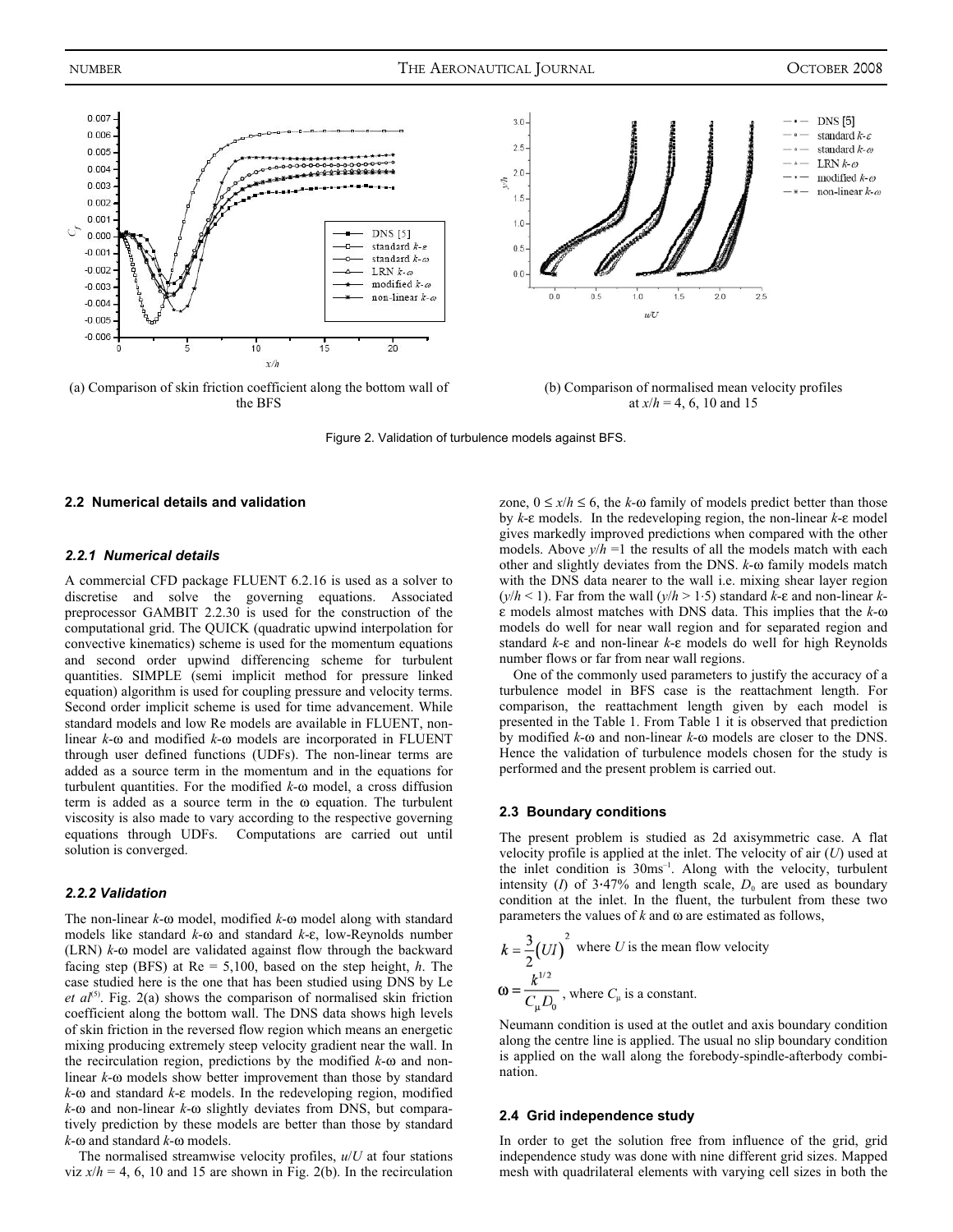| <b>Models</b>                  | Reattachment<br>length $(x/h)$ | <b>Deviation</b><br>(%) |  |
|--------------------------------|--------------------------------|-------------------------|--|
| $DNS^{(3)}$                    | 6.28                           |                         |  |
| Standard $k$ - $\varepsilon$   | 5.60                           | $11-0$                  |  |
| Non-linear $k$ - $\varepsilon$ | 5.80                           | 7.0                     |  |
| LRN $k$ - $\varepsilon$        | 3.58                           | $40-0$                  |  |
| Standard $k$ - $\omega$        | $6-00$                         | 4.8                     |  |
| LRN $k$ - $\omega$             | $6-00$                         | 4.8                     |  |
| modified $k$ - $\omega$        | $6-20$                         | 1.3                     |  |

#### **Table 2 Summary of grid independence test**

| Grid             | cells  | Average $C_{d}$ |  |
|------------------|--------|-----------------|--|
| $150\times90$    | 11,916 | 0.17645         |  |
| $300\times45$    | 12,340 | 0.196093        |  |
| $300\times90$    | 24,720 | 0.194601        |  |
| $300 \times 135$ | 36,400 | 0.189652        |  |
| $300\times180$   | 48,900 | 0.190947        |  |
| $450\times90$    | 35,820 | 0.1975          |  |
| $600\times90$    | 47,760 | 0.198656        |  |
| $450\times135$   | 53,700 | 0.197318        |  |
| $600\times180$   | 95,520 | 0.198212        |  |



Figure 3. A typical computational grid for standard model.

axial direction (*z*) and radial direction (*r*) were created using FLUENT associated pre-processor software, GAMBIT. For the standard two equation models, wall functions were used to capture the gradients of the flow variable near the walls. For this, the first grid normal to the wall is placed at  $y^+ > 11.225$ , because this value has to meet the requirement for the implementation of the wall function. However, for low Reynolds number (LRN) models, the first grid point should be within  $y^+ < 1$ . This can be achieved by keeping the same number of cells as in standard models, but with increasing stretching factor so that the first point is within the required range. The grid details and the results obtained for the corresponding grids are summarised in the Table 2.

From Table 2, one can say that the result obtained from the grid  $450 \times 90$  shows negligible deviation compared with those of fine grids. So the grid  $450 \times 90$  is considered to be optimum grid and it is used for further analysis.

This grid independence test was done for forebody-spindle combination alone without afterbody. However, the same optimum grid was used for the forebody-spindle-afterbody combination also by retaining the same grid intensity. A typical computational grid employed for standard model is shown in Fig. 3.



Figure 4. Change in drag coefficient resulting from the addition of afterbody to forebody-spindle combination obtained for different cavity lengths

#### **2.5 Solution convergence**

The convergence of the computational solution is determined based on scaled residuals for the continuity, momentum and transport equations. The total residual for a given variable is based on the imbalance in an equation for conservation of that variable summed over all computational cells. The scaled residuals for solution convergence are set to  $10^{-5}$  for all governing equations. The solution is considered to be converged when all of the scaled residuals are less than or equal to this prescribed value.

# **3.0 RESULTS AND DISCUSSION**

# **3.1 Drag on forebody-spindle-afterbody combination**

The main purpose to study the aerodynamic characteristics of TVC is to get an optimum cavity size formed between the forebody and the afterbody. The minimum drag condition corresponds to steady flowfield inside the cavity as well as behind the afterbody without vortex shedding. So the cavity size corresponding to the minimum drag condition is referred as the optimum cavity size.

The time averaged drag coefficient  $(C<sub>D</sub>)$  on the forebody-spindleafterbody combination for each case is computed from the given formula

Average 
$$
C_D
$$
,  $\overline{C_D} = \frac{1}{t_c} \int_0^t (C_P + C_f) dt$  ... (11)

where,  $C_p$  and  $C_f$  are the pressure coefficient and skin-friction coefficient respectively. Time  $t_c$  corresponds to the calculated time.

To observe the change in drag due to the addition of afterbody, calculations are first made for the forebody-spindle combination alone. Then calculations were performed on an afterbody-spindleforebody combination for different cavity sizes.

Time averaged quantities from these calculations were obtained by averaging the data over a period of 0.46s (twenty flow through time). Calculations were made by five different two equation models. Figure 4 shows the variation in change in drag coefficient  $(\Delta C_D)$ , which is obtained by subtracting the base drag coefficient (without afterbody) from that obtained with the afterbody for different cavity lengths. The drag coefficient decreases initially with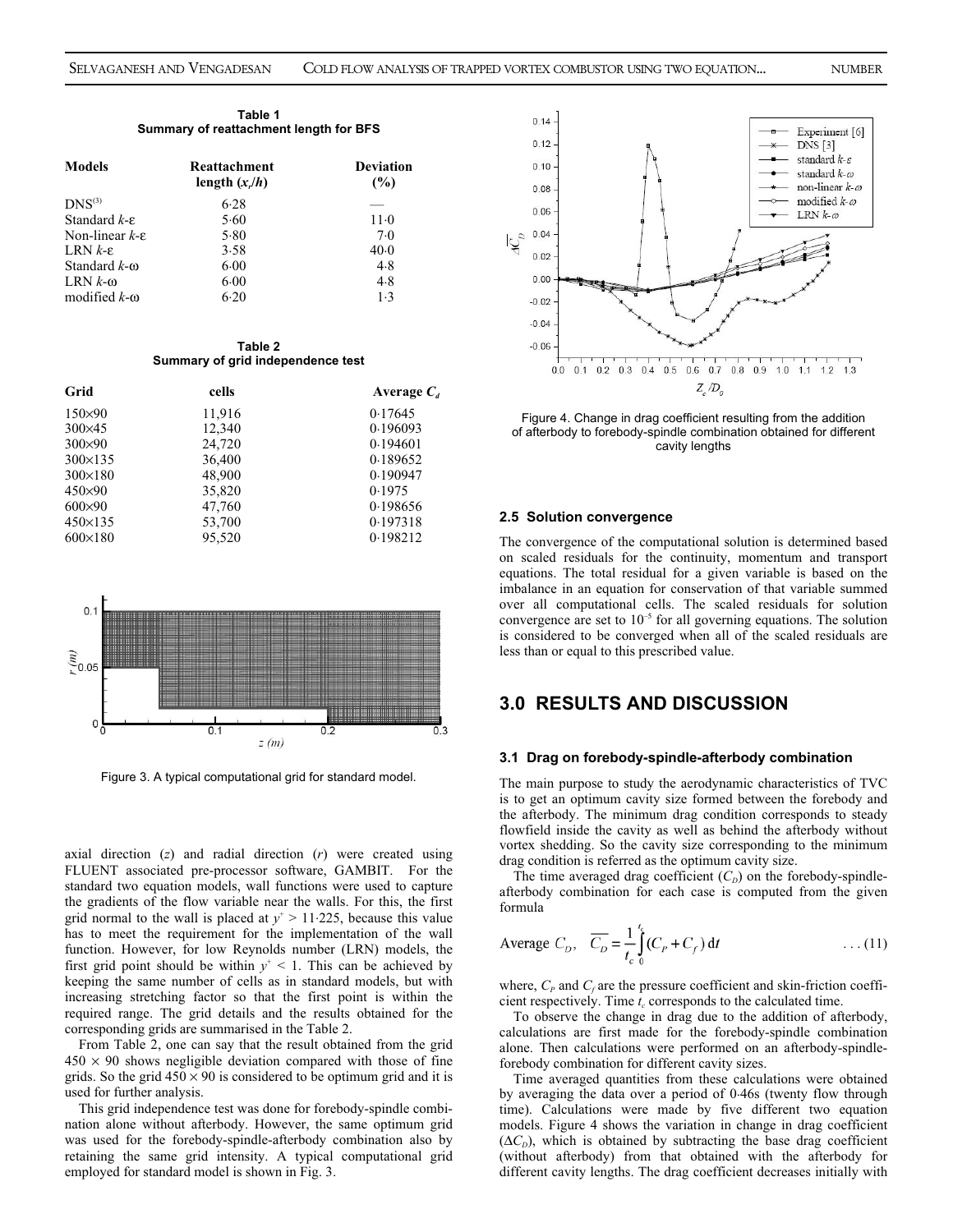

Figure 5. Instantaneous flowfield obtained using DNS for the forebody-spindle combination alone. (Katta and Roquemore<sup>(3)</sup>).

the separation between the forebody and afterbody and then increases for large separations. The experimental and DNS results show that the drag reduction is maximum when the disk is placed at  $0.6D_0$  downstream of the forebody. On the other hand, results obtained from all the two equation models show that the drag reduction is maximum when the afterbody is placed at  $0.4D_0$ downstream of the forebody. The calculated drag coefficient decreases to a minimum value and then increases gradually for cavity lengths greater than  $0.4D_0$ . A large spike in the drag coefficient profile was observed in the experiment. Present calculations by turbulence models and as well as  $DNS^{(3)}$  do not capture this spike.

While the turbulence models solve the averaged quantities, DNS simulates instantaneous quantities. The inlet condition also plays a major role in the results. In this work, a uniform velocity with

**Table 3 Reattachment lengths obtained by different turbulence models**

| Models                 | Reattachment length from<br>the forebody $z_{n}$ (mm) |  |  |
|------------------------|-------------------------------------------------------|--|--|
| $DNS^{(3)}$            | 110                                                   |  |  |
| Standard <i>k</i> -ε   | 100                                                   |  |  |
| Standard <i>k</i> -ω   | 100                                                   |  |  |
| Modified <i>k</i> -ω   | 95                                                    |  |  |
| Non-linear <i>k</i> -ω | 112                                                   |  |  |
|                        |                                                       |  |  |

turbulent intensity and length scale is used, whereas in DNS, a driver channel is used to obtain instantaneous inlet condition. Further, other numerical strategies like grid size and discretisation scheme are different in both approaches. These are possible reasons for the deviation in the results obtained by DNS and the turbulence models.

## **3.2 Flow structures**

#### *3.2.1 Forebody-spindle alone*

The velocity vector plots and streamline plots are the effective tools to visualize the flowfields. The instantaneous solution obtained using  $DNS$  (Katta and Roquemore<sup>(3)</sup>) for the forebody-spindle combination (without afterbody) is shown in Fig. 5. Velocity vector is shown in the upper half and a particle distribution is shown on the lower half. It is observed from these figures that the flowfield is nearly steady state, with a large recirculation zone extends up to  $z = 160$ mm created downstream of the forebody.

The streamline plots for the forebody-spindle geometry obtained using different two equation turbulence models are given in Fig. 6. This instantaneous solution using turbulence models are obtained at



Figure 6. streamline plots for forebody-spindle combination alone.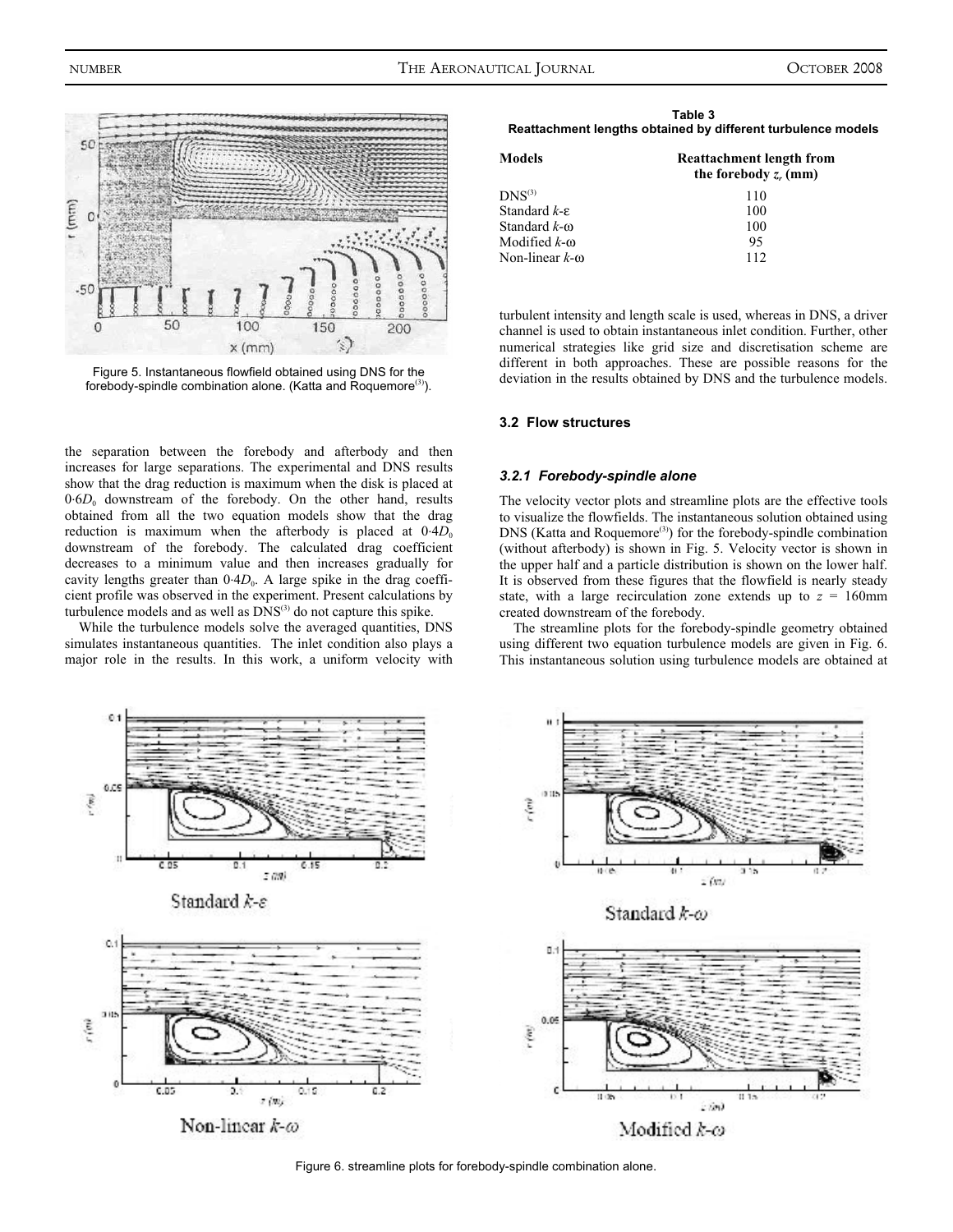

Figure 7. Particle distributions for forebody-spindle combination alone (a) Particles released from the entrance (b) Particles released in the recirculation region.

the end of thirty flow through time. A small vortex is developed in the corner of the forebody and the spindle in the DNS case. From Fig. 6, it is observed that non-linear  $k$ - $\omega$  model alone captures this corner vortex, while all the other models failed to capture. Table 3 presents the reattachment length obtained by all the models. From Table 3, it is observed that the reattachment length obtained by nonlinear  $k$ - $\omega$  closely matches with that obtained by DNS.

In order to study the dynamic nature of the flow, the instantaneous positions of the particles that were continuously released from locations near the entrance region and inside the recirculation region obtained by non-linear  $k$ - $\omega$  and modified  $k$ - $\omega$  model are shown in Fig. 7. From these particle distribution plots, it is evident that the flowfield is steady. It is observed that none of the particles injected into freestream entered the recirculation region formed behind the forebody. On the other hand, the particles that were injected into the recirculation region remained within the recirculation zone itself.

## *3.2.2 Forebody-spindle-afterbody*

Without the addition of afterbody, the geometry is similar to the flow through backward facing step and gives steady nature of the flowfield. Perturbation to this steady flow can be obtained by placing an afterbody on the spindle. Figure 8 shows the instantaneous flowfields obtained using DNS. In that, upper half shows the velocity vector plot and the lower half shows the particle distribution. Figure 9 shows the comparison of streamlines obtained using modified  $k$ - $\omega$  and non-linear  $k$ - $\omega$  models for different cavity sizes.

The instantaneous solution obtained using the turbulence models at the end of thirty flow through time. In general, vortices are formed in the cavity and downstream of the afterbody in all the cases. The instantaneous time by DNS and turbulence models are not the same which could be reason in slight variation in the flowfield when compared.

When the cavity formed between the forebody and the afterbody is small as in the case of  $Z/D_0 = 0.2$ , many vortices are formed inside the cavity as observed from Fig. 9(a). The largest vortex in the cavity is rotating in the direction opposite (counter clockwise direction) that of the recirculating vortex for forebody-spindle alone case. From the particle traces plot given in Fig. 10(a), it is observed that some of the particles that are released inside the recirculation region comes out along with shedding from the disk and combines with the particles that are released in the freestream. This shows that the flowfield inside and behind the cavity is not in steady state. The unsteady nature of these cavity vortices triggers shedding of the large recirculating vortex formed behind the afterbody which probably results in maximum drag condition. But this type of flowfield is reported for  $Z/D_0 = 0.4$  by Katta and Roquemore<sup>(3)</sup> using DNS (Fig. 8(a)). However, by turbulence models for  $Z/D_0 = 0.4$ , (Fig. 9(b)) a single vortex in the cavity and another behind the disk is obtained. The direction of rotation of the cavity vortex is clockwise as observed in the case of forebody-spindle alone.

The experimental data and DNS calculations show that the minimum drag condition was obtained when the disk was located at  $Z_c/D_0 = 0.6$ . The flow inside the cavity became steady as a result, the flow behind the disk also became nearly steady. Even though two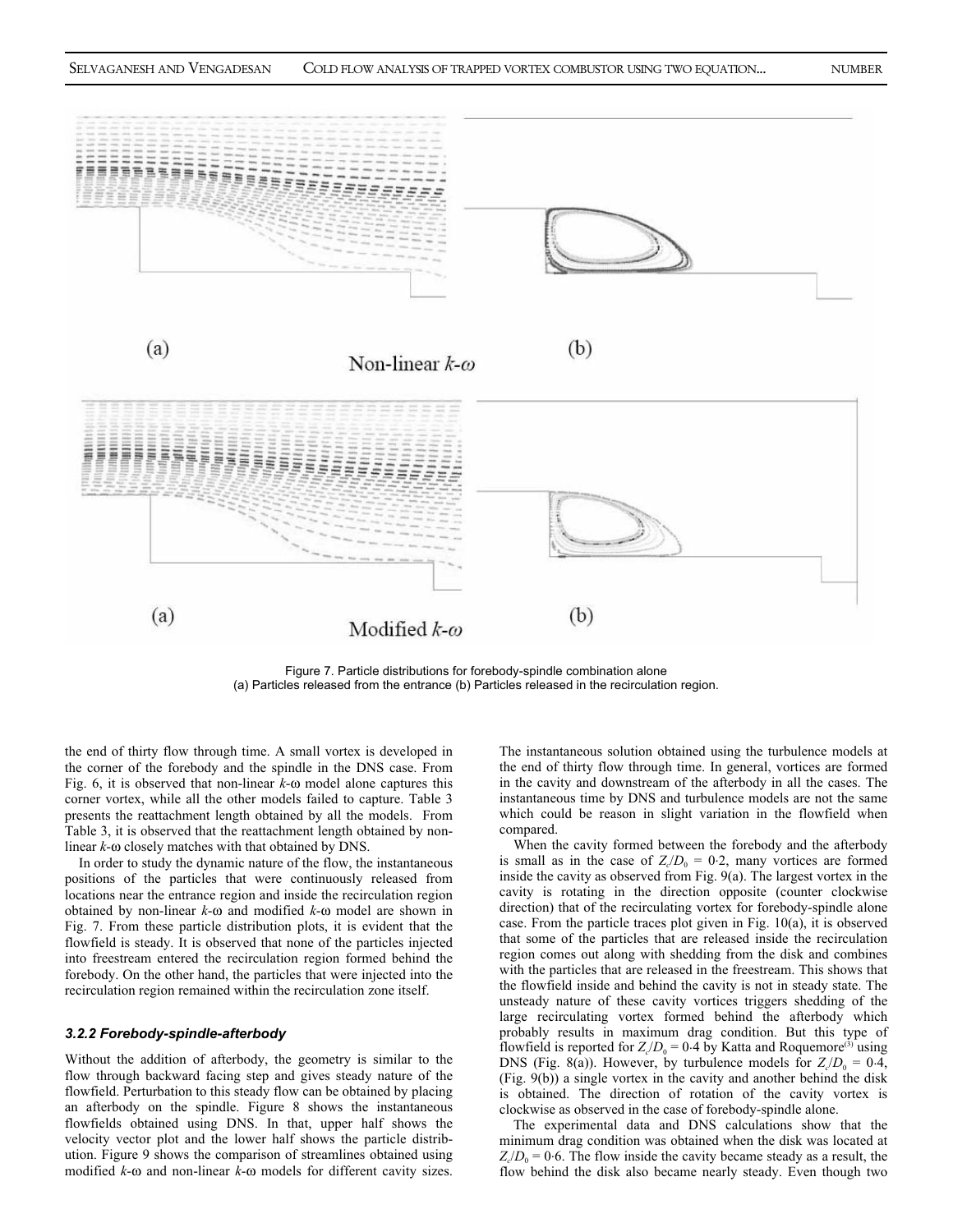

equation models capture the steady flowfield inside the cavity when the disk is located at  $Z_c/D_0 = 0.6$ , the minimum drag condition was obtained when the disk is placed at  $Z_c/D_0 = 0.4$ .

Existence of well defined corner vortices both near the forebody and the afterbody was reported in the DNS. The non-linear *k* model captures the corner vortices near the forebody alone as observed in the Fig. 9. But all the other models fail to capture the corner vortices.

The steady vortices in the cavity and behind the disk in the case of  $Z_c/D_0 = 0.6$  act like a dividing streamline. The flowfield near the tip of the disk shows that the fluid is passing around the afterbody smoothly. However, the location of the main-flow re-attachment point on the spindle has shifted from 112mm to 120mm from the forebody with the addition of the disk for non-linear  $k$ - $\omega$  case. For DNS it is shifted from 110mm to 125mm. This increase in the reattachment distance was also observed in the flow-visualisation experiments by Little and Whipkey<sup>(6)</sup>.

Results obtained by two equation models for  $Z_c/D_0 = 0.7$  yielded perfectly steady vortices within the cavity and also behind the afterbody which are same as observed by DNS. For cavity sizes greater than  $Z_c/D_0 > 0.7$ , the drag coefficient increases drastically due to unsteady flowfield inside and behind the cavity. Unlike in the smaller than optimum cavity size, only one dominating vortex was formed in the cavity. The vortex in this larger-than-optimum cavity case is not shedding. However, since the cavity size is larger, the trapped vortex recirculates within the cavity. This is observed from the particle distribution as well as streamline plot. Interestingly, the streamline drawn from the edge of the forebody given in Figs 9(e) and 10(e) shows that the flow dips slightly into the cavity near the disk and then flows back around the tip of the disk as reported using DNS. This dividing streamline also suggests that no flow is entering the recirculation region.

#### **3.3 Residence time and entrainment characteristics**

A stable vortex can be obtained inside the cavity by placing the afterbody at an appropriate place. It is also observed that, the main flow does not entrain into the cavity. In an actual combustor, this means that the transport of oxidizer from the main flow into the cavity is very low. To initiate combustion, fuel is injected inside the cavity. Because of the poor oxidizer entrainment from the main flow into the cavity, results in poor air-fuel mixture which would reduce the performance of the combustor. In order to accommodate the decrease in the oxidizer, additional air known as 'primary air' must be fed into the cavity directly to obtain better performance from the trapped vortex combustor. Therefore, it is important to understand the residence time and the entrainment characteristics for different cavity sizes.

# *3.3.1 Residence time characteristics*

The residence time is calculated by injecting massless particles at different locations inside the cavity formed between the forebody and the afterbody. The particles are injected into the upper and lower halves of the vortex that are formed inside the cavity. The different locations where the particles are injected for different cavity lengths non-dimensionalised with forebody diameter  $(D_0)$  are given in Table 4.

Residence time is inversely proportional to the decay time. The time taken by the particles to remain inside the cavity as a function of time taken to reach the complete domain (outlet) by that particle for different cavity size is given in the Table 5. The position of particles released from different locations inside the cavity for different cavity sizes computed by non-linear  $k$ - $\omega$  is given in the Fig. 11. The observations made from the residence time characteristics are as follows:

When the particle is injected at the injection–1 location, the particle takes a less time to remain in the cavity. The residence time for the cavity size  $Z_c/D_0 = 0.6$  is comparatively higher than that of  $Z_c/D_0 = 0.4$ .

Interestingly, when the particles are injected nearer to the disk location, none of the particles remain inside the cavity for the cavity length of  $Z_c/D_0 = 1.2$  as shown in Fig. 11. The residence time for  $Z_c/D_0 = 0.4$  and  $Z_c/D_0 = 0.6$  shows not much variation for this case. When the particle is injected at the lower half of the vortex



 $(a)$ 

 $(b)$ 

 $(c)$ 

50

 $-50$ 

50

 $(mm)$  $\mathbf C$ 

-50

50

 $-50$ 

50

 $(mm)$ 

 $(mm)$ 

 $(mm)$  $\Omega$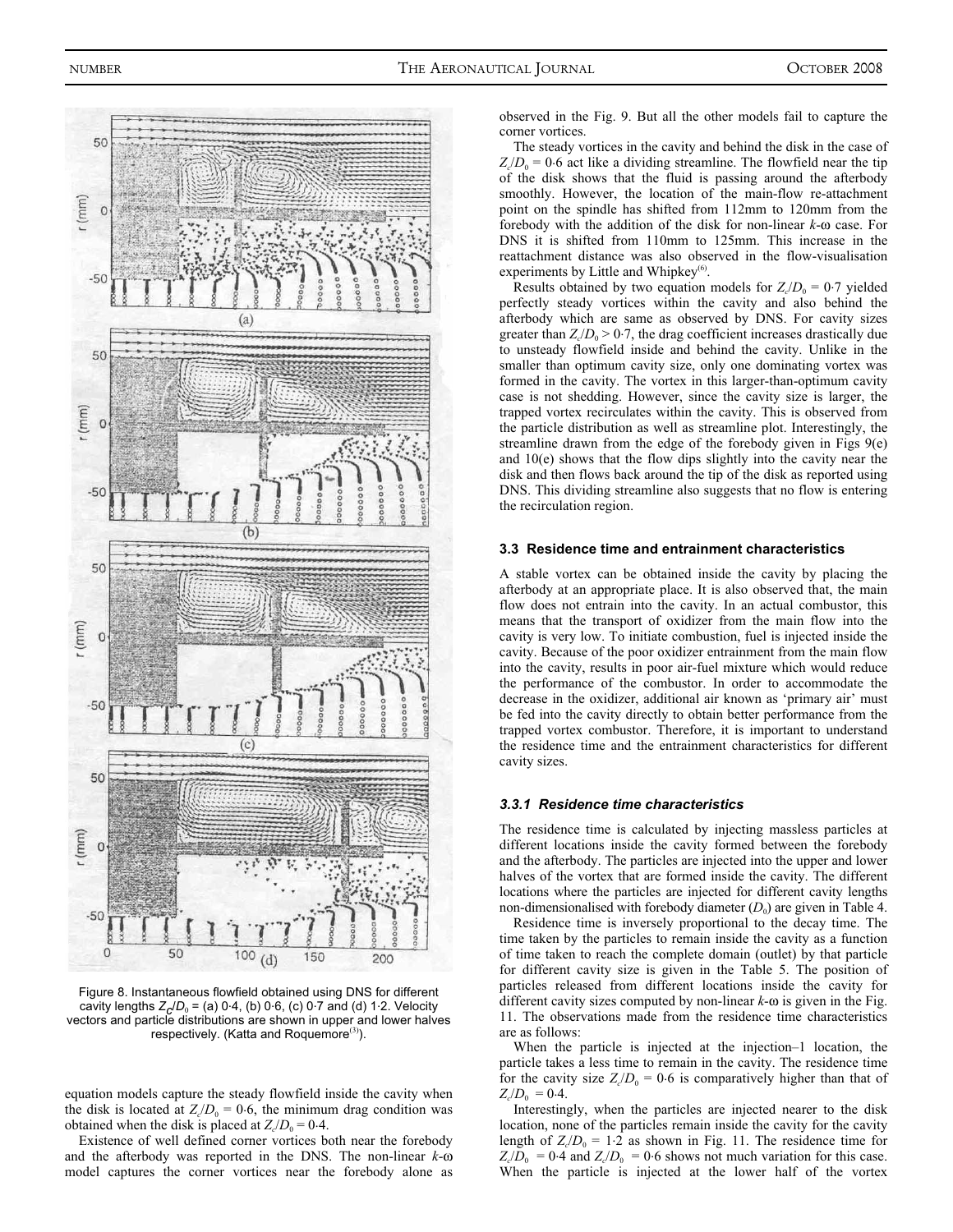

Figure 9. Comparison of streamlines obtained using modified *k*- $\omega$  and non-linear *k*- $\omega$  for forebody-spindle-disk combination for various disk locations.  $\mathcal{Z}_{c}/D_0$  = (a) 0<sup>.</sup>2, (b) 0<sup>.</sup>4, (c) 0<sup>.</sup>6, (d) 0<sup>.</sup>7 and (e) 1<sup>.</sup>2.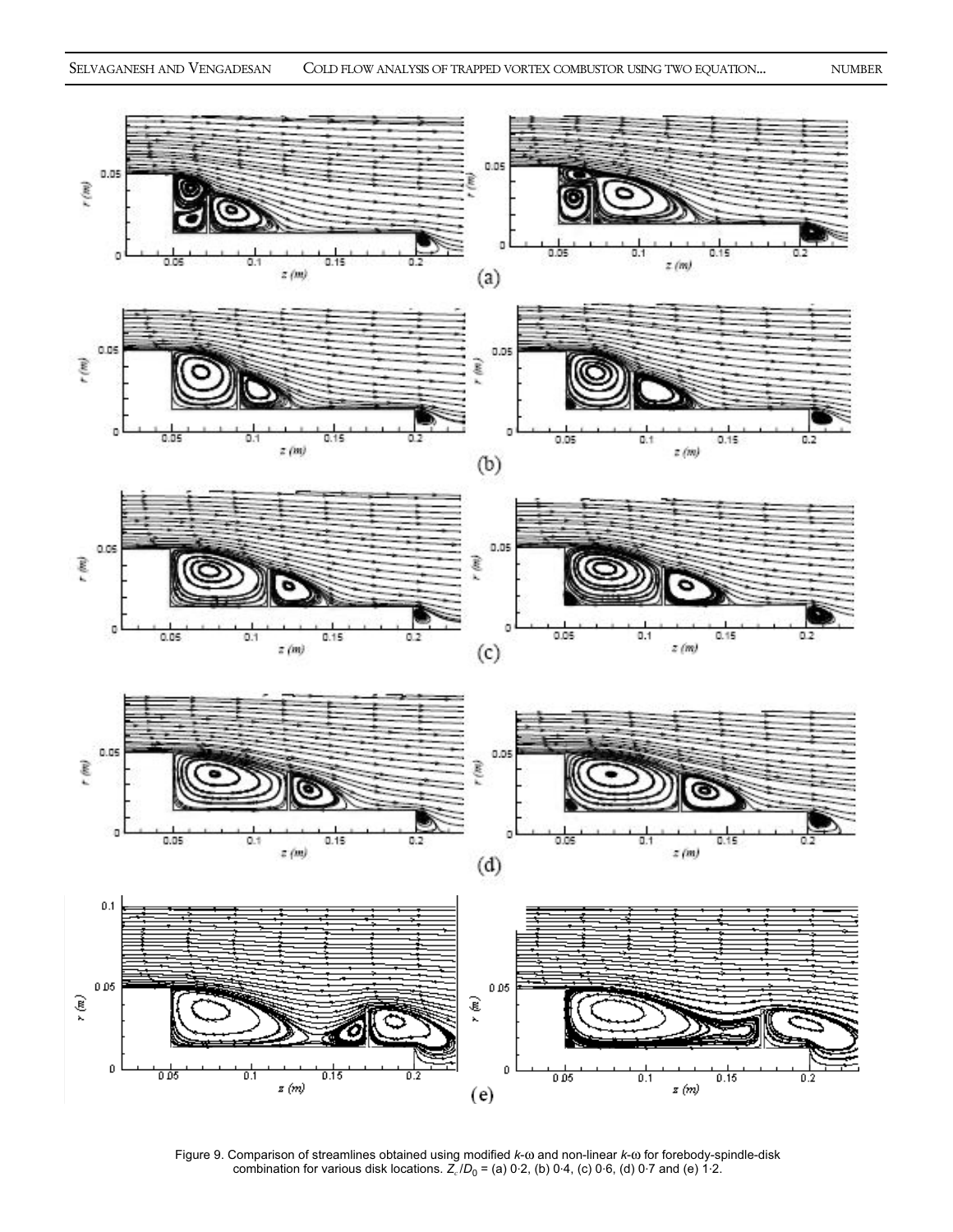

Figure 10. Particle distributions obtained using non-linear k-ω model for various cavity lengths formed between forebody and disk. *Z*<sub>*c*</sub>/*D*<sub>0</sub> = (a) 0.2, (b) 0.4, (c) 0.6, (d) 0.7 and (e) 1.2.

(injection–5) the particles remain inside the cavity for all the time. The particles injected at the upper half of the vortex (injection–4) remain comparatively less time inside the cavity for different cavity lengths. Therefore, the particles injected to the vortices in the upper half have less residence time, while the particles injected in the lower vortices remain for a longer period of time. Same information

was reported in DNS<sup>(3)</sup>. Because of the differences in the residence time of the particle injected from different locations within the cavity, uniform combustion within the cavity is possible by injecting fuel and air into the cavity at multiple locations with varying flow rates.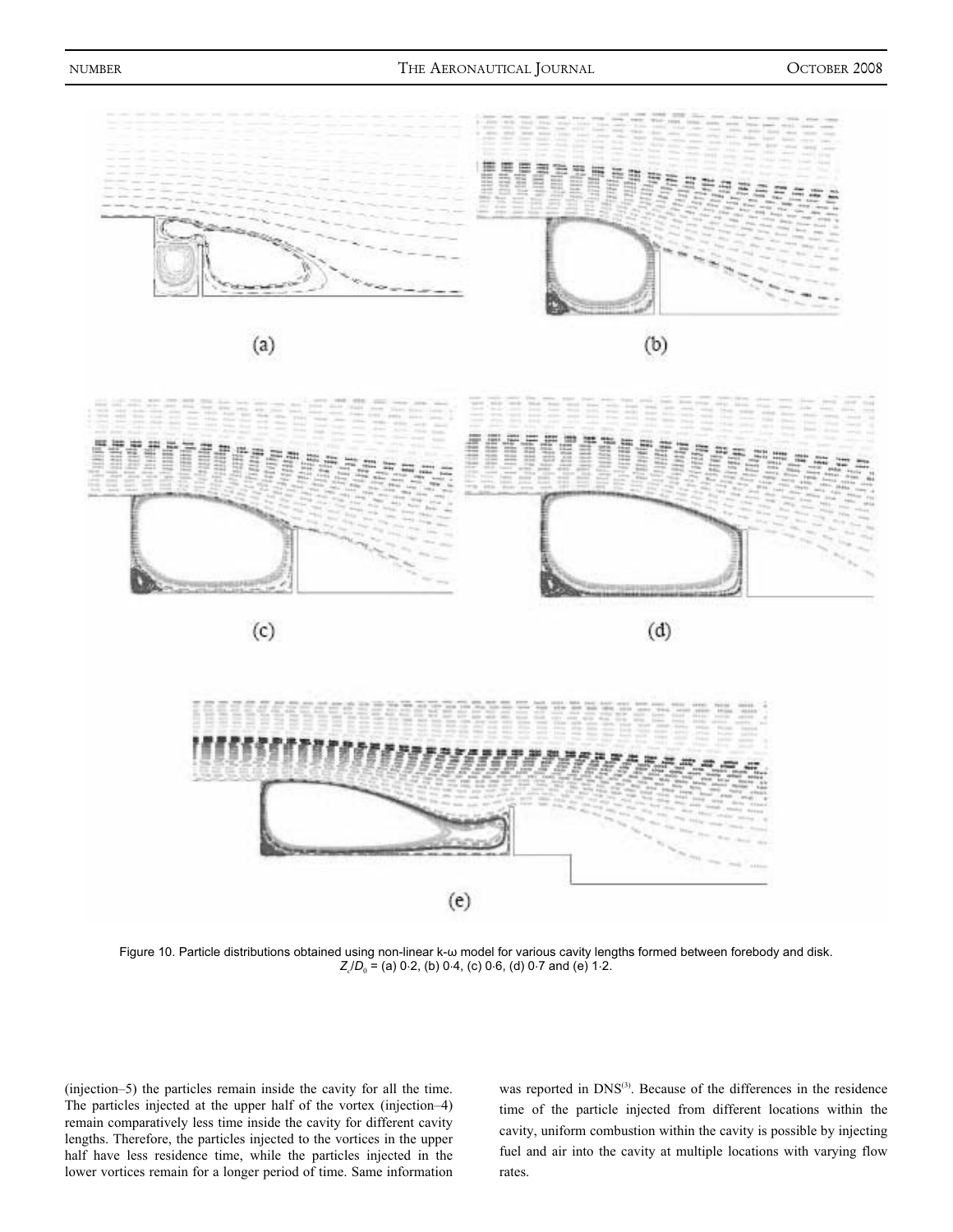#### **Table 4 Co-ordinate information for different injection points inside the cavity**

## **Table 5 Residence time of injected particles inside the cavity**

**Time taken to remain inside the cavity as a percentage of time taken to reach the outlet**

|             | $z$ co-ordinate $(m)$     | $r$ co-ordinate(m)<br>$0.45D_{0}$ |             | percentage of time taken to reach the outle |               |               |
|-------------|---------------------------|-----------------------------------|-------------|---------------------------------------------|---------------|---------------|
| Injection-1 | 0.52D <sub>0</sub>        |                                   |             |                                             |               |               |
| Injection-2 | $0.05D_0$ before the disk | 0.37D <sub>o</sub>                |             | $Z/D_0 = 0.4$                               | $Z/D_0 = 0.6$ | $Z/D_0 = 1.2$ |
| Injection-3 | 0.52D <sub>0</sub>        | 0.15D <sub>0</sub>                | Injection-1 | 49                                          | 60            | 83.4          |
| Injection-4 | Centre of cavity $(X/2)$  | 0.2D <sub>0</sub>                 | Injection-2 | 71.2                                        | 67.6          | $\bf{0}$      |
| Injection-5 | Centre of cavity $(X/2)$  | 0.36D <sub>0</sub>                | Injection-3 | 100                                         | 100           | 100           |
|             |                           |                                   | Injection-4 | 68                                          | 76            | 88            |
|             |                           |                                   | Injection-5 | 100                                         | 100           | 100           |



Figure 11. Positions of particles released at different locations inside the cavity obtained using non-linear k-ω model for different cavity sizes. Legends are same for all cavity sizes.